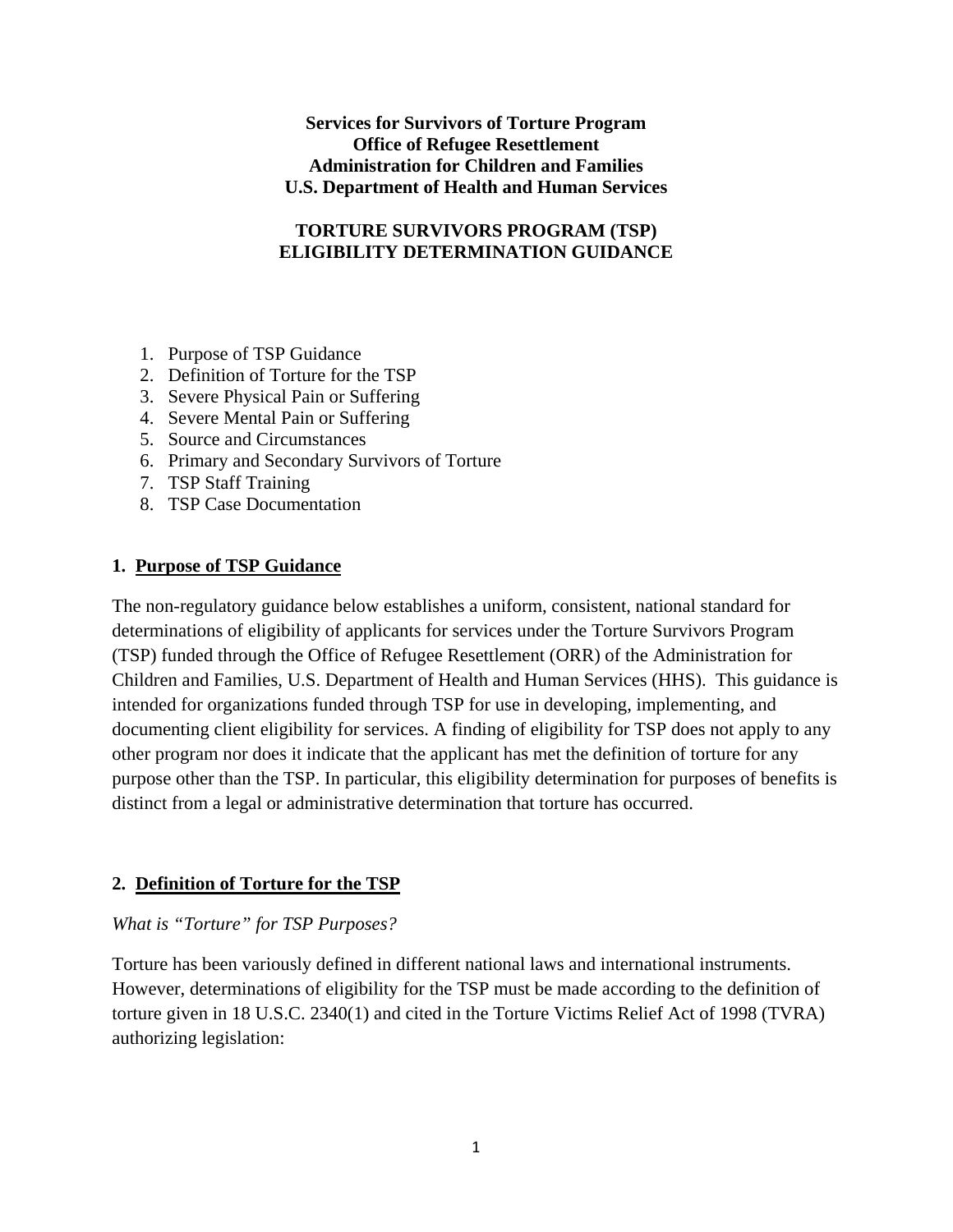*"torture" means an act committed by a person acting under the color of law specifically intended to inflict severe physical or mental pain or suffering (other than pain or suffering incidental to lawful sanctions) upon another person within his custody or lawful control;* 

## 18 U.S.C. 2340(1)

This TSP guidance is based in part on the United States Department of Justice's (DOJ) most recent official opinion of the statute, issued in December 2004, which goes into great depth with regard to most of the terms used in this definition. This opinion, written by the Office of Legal Counsel, may be found at [http://www.usdoj.gov/olc/18usc23402340a2.htm.](http://www.usdoj.gov/olc/18usc23402340a2.htm)

The current guidance is consistent with the legal analysis contained in that opinion. TSP policy direction is, however, intended for the different purpose of providing practical non-legal guidance to those who may encounter survivors of torture and who also may encounter other persons who have undergone traumatic experiences that do not constitute torture and are therefore ineligible for the special additional services and benefits reserved by law for victims of the *most* abhorrent practices of foreign governments, as referenced in the DOJ opinion.

To be a victim of torture, the client must have experienced, at the hands of someone acting under "color of law," an act specifically intended to inflict one or more of three different types of harm: "severe physical pain," "severe physical suffering," or "severe mental pain and suffering." In all cases, the harm inflicted on the client must have been intentional.

The federal statutory definition is in some respects broader than some other widely-used definitions of torture in that it does not limit its scope based on *why* the harms were inflicted (i.e. to extract a confession or prevent political dissent). Under 18 U.S.C. 2340 and thus for TSP purposes, it is enough that severe harm was done intentionally to a specific person by those having the support of the "color of law." The reason or motive behind this abhorrent conduct is not relevant to eligibility determination. Generally, assuring statutory compliance proceeds in two steps, by first assessing the nature and severity of the trauma which has occurred, and second, identifying whether the source and circumstances of this trauma qualifies it as torture. The necessary inquiries are somewhat different depending on whether the client asserts that they have experienced severe *physical* or *mental* pain and suffering.

# **3. Severe Physical Pain or Suffering**

## *Is the Client Claiming to Have Experienced Severe Physical Pain or Suffering?*

Physical pain is not defined in the statute, but is relatively straightforwardly understood. The question will then turn to whether the pain was sufficiently "severe" so as to constitute torture. There are no precise, objective, scientific criteria for measuring pain. The critical issue is the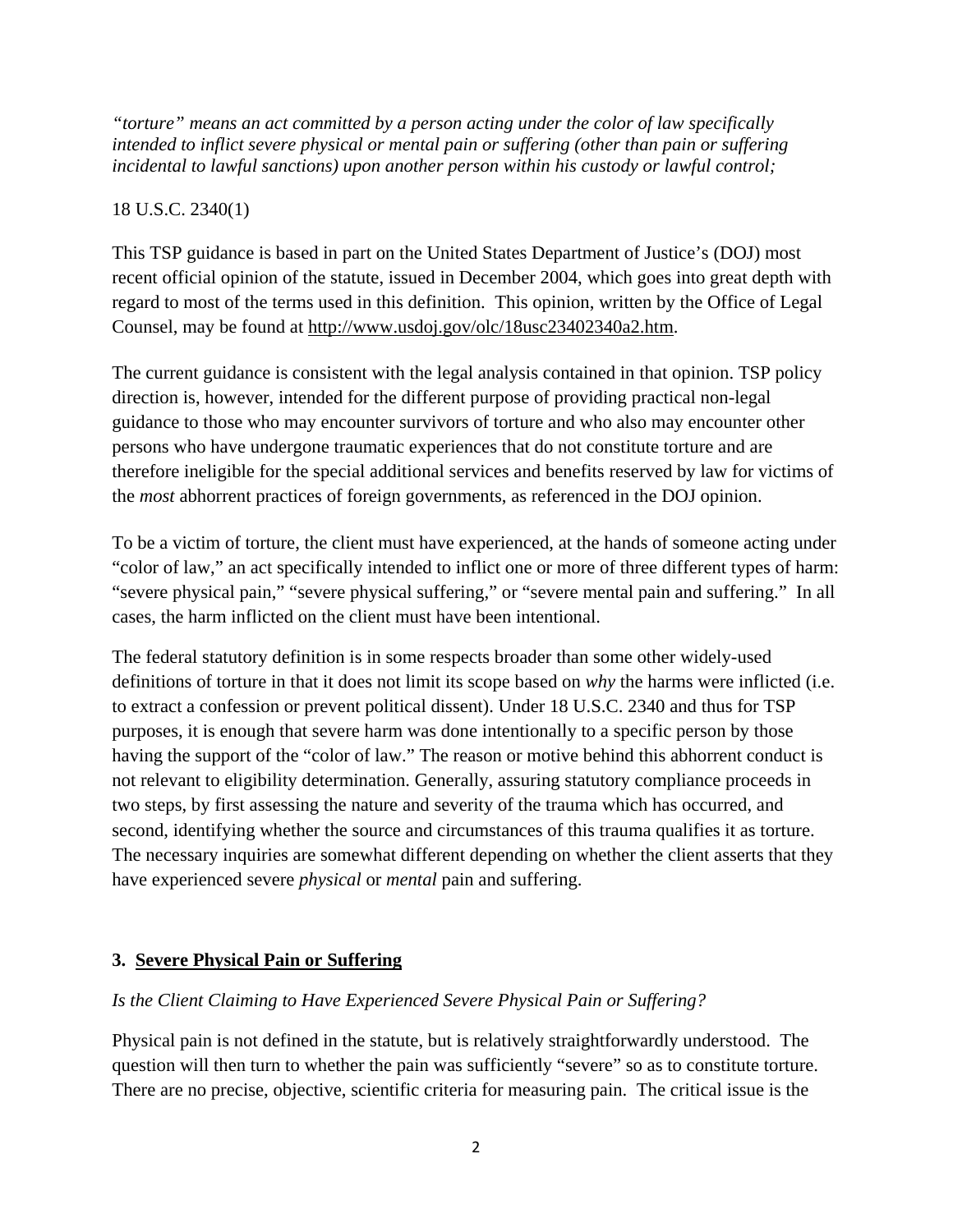degree of pain and suffering that the alleged torturer intended to, and actually did, inflict upon the victim. The more intense, lasting, or heinous the agony, the more likely it is to have been torture.

Although pain and suffering will often be experienced together, physical "suffering" is a distinct route to eligibility, as it is possible that an individual may have experienced physical distress of sufficient intensity and duration to constitute torture, without having at any particular moment during this time experienced pain or anguish that is "severe." Such suffering must be "physical," flowing from the persistent effect of intentional harms on the body, including but not limited to maiming and mutilation; it cannot be transitory or mild. The issue is whether the intensity and duration of the individual's suffering, considered together, was sufficiently "severe" so as to constitute torture.

The Torture Victims Relief Act legislation makes specific provision for including rape and other forms of sexual violence within the harms that can be encompassed by torture.<sup>[1](#page-2-0)</sup>

# **4. Severe Mental Pain or Suffering**

# *Is the Client Claiming to Have Experienced Severe Mental Pain or Suffering?*

Both of these "mental harms" are limited as a basis for eligibility within the statute and are further defined.

*"severe mental pain or suffering" means the prolonged mental harm caused by or resulting from –the intentional infliction or threatened infliction of severe physical pain or suffering; the administration or application, or threatened administration or application, of mind-altering substances or other procedures calculated to disrupt profoundly the senses or the personality; the threat of imminent death; or the threat that another person will imminently be subjected to death, severe physical pain or suffering, or the administration or application of mind-altering substances or other procedures calculated to disrupt profoundly the senses or personality.* 

# 18 U.S.C. 2340(2)

Generally, mental harm as a basis for eligibility is "prolonged" in nature *and* caused by one or more of the specified acts inflicted on the client. Mental harm could consist of nightmares, flashbacks, anxiety, depression, difficulty sleeping, interpersonal difficulties, or many other conditions and experiences. The individual's total amount of mental harm traceable to the acts inflicted by someone operating under color of law, and the length of time this mental harm has persisted should be assessed. There is no separate measure of severity in this part of the statute:

<span id="page-2-0"></span> $1$  22 U.S.C. 2152 note.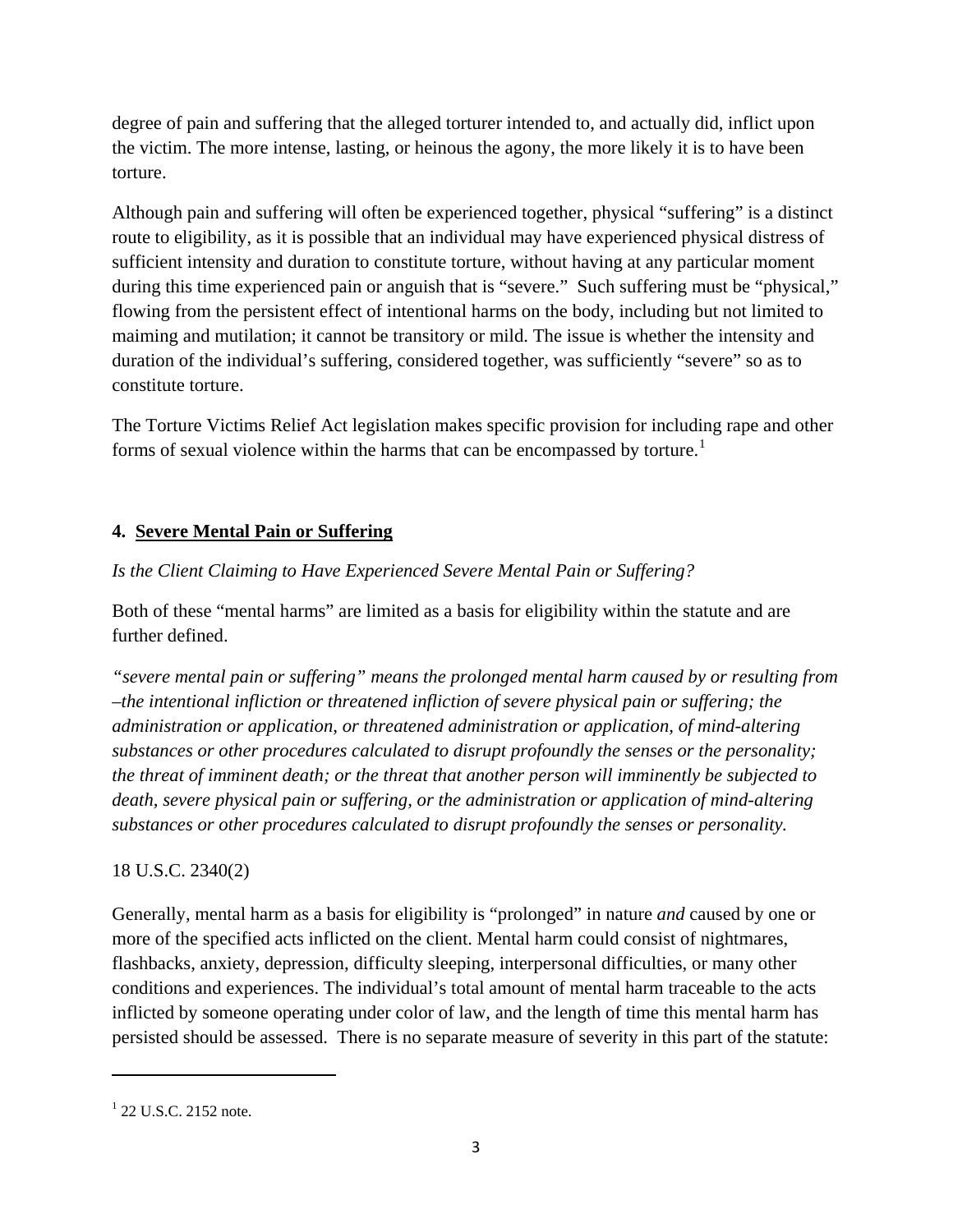the general requirement that the harm be severe is satisfied if (A) the mental harm extends over a long period of time and (B) has its source in:

- (1) the infliction of severe physical pain or suffering (in which case the individual may be eligible on that basis);
- (2) the threatened infliction of severe physical pain or suffering;
- (3) the forced administration or application of psychoactive drugs or other psychological procedures designed to disrupt profoundly the senses or the personality;
- (4) death threats made against the person, where death is made to appear imminent; and
- (5) threats made against others of imminent death, severe physical pain or suffering, or forced administration or application of psychoactive drugs or psychologically disruptive procedures.

The mental harm resulting from witnessing conduct that proceeds beyond threats to the actual infliction of torture against another is also considered as a potential basis for eligibility.

For "severe mental pain or suffering," one of the above acts must produce a lasting mental harm (damage or injury) to the victim, though this need not necessarily be permanent or lifelong. Frequently, when threats are employed to inflict mental harm, they are repeated and occur over an extended period of time; the statute does not require this, however. The duration of time to be assessed is that of the trauma to the victim, rather than the period of time over which the acts occurred; if the acts do continue over a long period of time, of course, this would often indicate that the contemporaneous harm was also prolonged. It also could include certain techniques whose physical effects do not normally rise to the level of torture, but which are "calculated to disrupt profoundly the senses or the personality"; for instance, severe and extended sleep deprivation, *if* such a technique has disrupted profoundly the senses or personality of the individual concerned and has resulted in long-lasting mental injury.

## **5. Source and Circumstances**

## *How Did the Client's Severe Pain or Suffering Come About?*

Under the statutory guidelines, it is not sufficient that the client has experienced severe pain or suffering as above-discussed. In addition, these harms to the client must have come about in a certain way, namely by the deliberate action of another person. The perpetrator's acts should have the following characteristics: they occur under "the color of law" to individuals in the person's custody or lawful control, yet are not incident to the application of lawful sanctions, and they are specifically intended to create severe physical or mental pain or suffering. Therefore it is as important to determine "who did this to you?" and "what were the circumstances?" as it is to determine "what did they do to you?"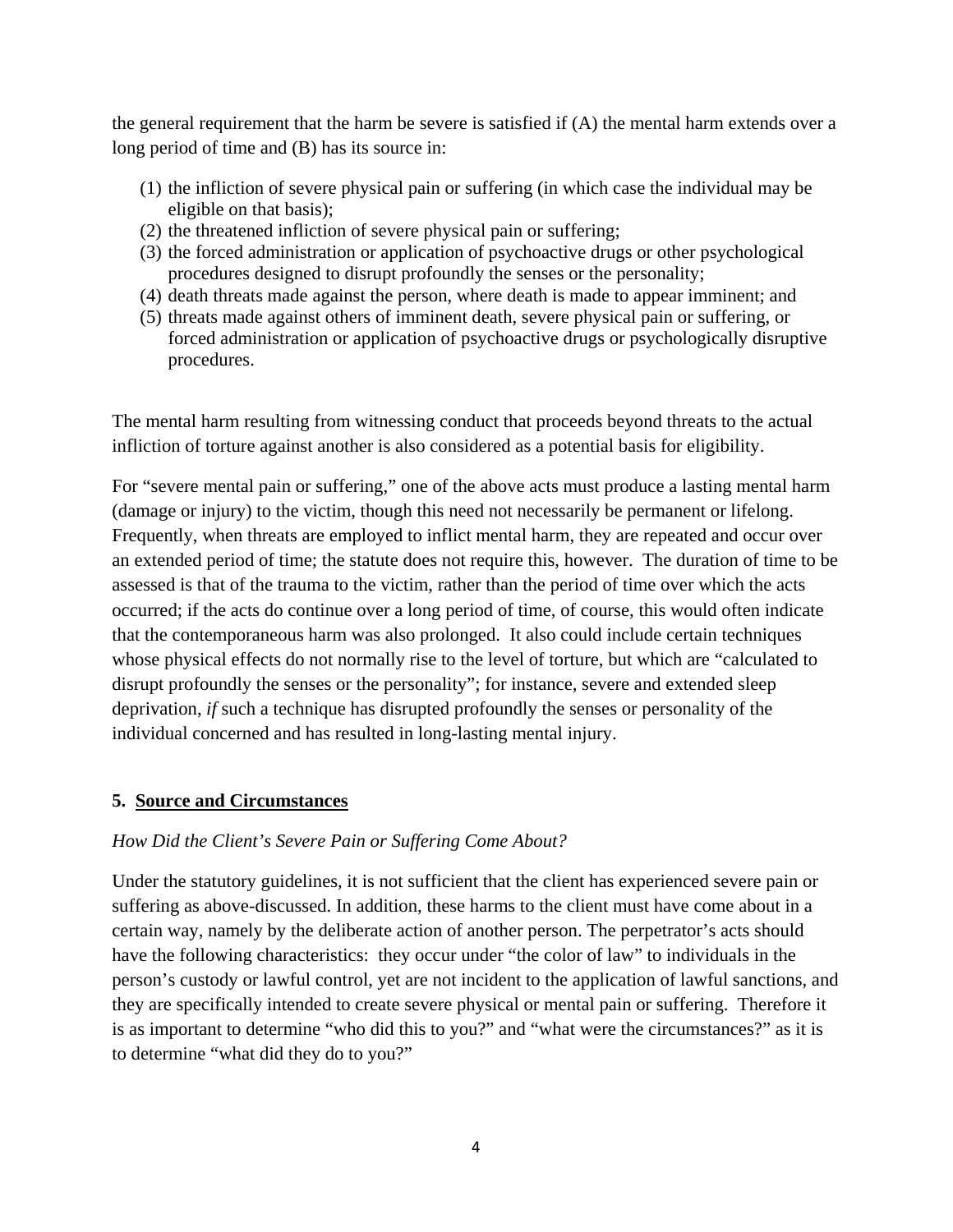Torture is committed under color of law, which means there must be at a minimum some connection between the act and the official authority in the location where the act occurred, which is presumed to be some place outside the control of the United States. $2$  Purely private conduct is insufficient to trigger the label of "torture" even if these particular acts have not been criminally punished in a specific instance. Instead, the torturer may be an agent of a government whose acts arise out of his "official" duties (including de facto governments, military authorities, militias and like entities where there is no formal recognized government) or may simply purport to be such an agent. Commonly, this may be a member of the police, secret police, security or similar official, but it may also involve medical personnel or even private persons, if these purport to operate according to some form of state sanction.

The requirement that the color of law aspect be present to qualify an act as torture includes situations where a public official, although not directly inflicting the act, consents or acquiesces to the infliction by others of severe pain or suffering. Acquiescence requires that the public official, prior to the activity constituting torture, have awareness of such activity and thereafter breach his or her legal responsibility to intervene to prevent such activity.<sup>[3](#page-4-1)</sup>

In addition, if a government or related entity is unwilling or unable to punish the acts that have caused harm, and this appears to be *generally* true (not just in the particular instance of the client) as to these type of acts, then such acts (and the pain and suffering they entail) may be considered as "officially" tolerated, and is covered under most interpretations of the term "color of law," as the products of "deliberate indifference" on the part of the governing authority.

The individual inflicting the harm must also have "specifically intended" the harm. Most simply, the client's pain or suffering cannot arise from accidental or random causes. For instance, even if the person suffered severely from the effects of an accident with a government vehicle, or from "collateral damage" that occurred during military operations, they would not be considered to have been "tortured." It is not possible to fully reconstruct the state of mind of the individual inflicting the harm. However, for torture to have been present, it should be apparent that the perpetrator must have either wanted the pain or suffering to occur, or would had to have known, given the acts involved, that severe pain or suffering was the likely consequence of these acts.

Torture is also purposeful, and directed at a specific person, to hurt that specific person. The collective human suffering and trauma experienced by groups of persons or even entire populations as a result of mass persecutions, detentions, war violence, or ethnic cleansing does not, standing alone, constitute torture. Within these large groups, however, specific persons may have been singled out and individually subjected to severe physical or mental pain or suffering, as in cases of rape, maiming, or mutilation. This deliberate targeting and control of an individual is consistent with the purposeful nature of torture.

<span id="page-4-0"></span><sup>&</sup>lt;sup>2</sup> The authorizing legislation, as well as the referenced federal torture statute, apply only to conduct occurring "outside the United States," 18 U.S.C. § 2340A(a), which is currently defined in the statute to mean outside "the several States of the United States, the District of Columbia, and the commonwealths, territories, and possessions of the United States." *Id.* § 2340(3).

<span id="page-4-1"></span> $3$  8 C.F.R. § 208.18(a)(7).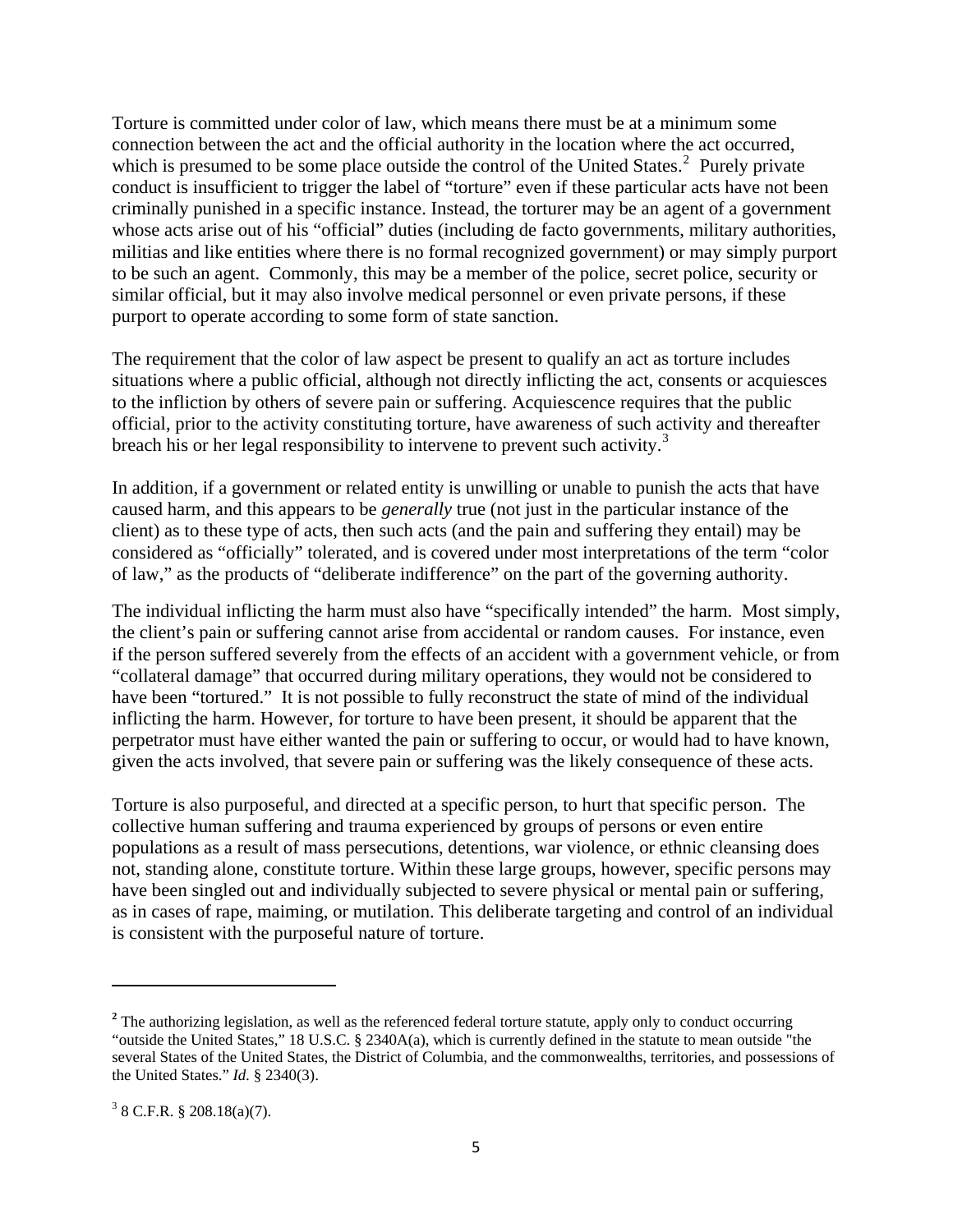Finally, the harm must have occurred while the victim was in the perpetrator's "custody or physical control," but *not* come about from the imposition of lawful sanctions, as incident to the apprehension and detention of a criminal or criminal suspect. This requirement assures that the alleged torturer committed his acts while "holding" the victim by means (at least tacitly) of state power, but not as part of a legitimate exercise of such power. For instance, the mere long-term detention of a person may result in significant stress or mental suffering, but this would not constitute torture. However, actions that go beyond (and are therefore not merely incident to) detention, such as deliberate starvation, extended and intentional poor prison conditions, and refusal to provide customary medical treatment, could well constitute physical suffering sufficient to qualify for torture. Likewise, the exertion by authorities of the physical force necessary to restrain and arrest a person resisting would not constitute torture, but severe brutality as "punishment" for resistance would qualify. The requirement of custody or lawful control will ordinarily be met if perpetrators are acting under "color of law" and under such pretext, seize the individual for the time necessary for him to suffer, against his will, the various heinous and adverse acts constituting the torture.

Within the context of legal sanctions, certain activities authorized by the law in a particular country might, if sufficiently severe or extreme, be considered torture were it not for their legal basis, such as forced abortion or psychiatric treatment. These activities, regardless of their designation as lawful sanctions by a particular government or authority, will not be considered lawful and qualify as acts of torture for the TSP, if the requisite level of severity is attained.

## **6. Primary and Secondary Survivors of Torture**

Primary torture survivors are individuals who were directly tortured under the definitions set forth in this Guidance. People who were forced to witness the torture of another are also considered primary survivors.

Secondary survivors of torture are eligible for services under the TSP. Secondary torture survivors are family members or close intimates of the primary survivor.

Both primary and secondary eligible survivors are those who have a presenting complaint or condition that has a demonstrative cause and effect relationship with the torture experience. Primary and secondary survivors of torture are eligible for the same services under the TSP.

## **7. TSP Staff Training**

Service providers under the TSP are strongly encouraged to establish and implement threshold professional standards for personnel who collect information from clients and make eligibility determinations. Areas that may be included in basic staff orientation and training are:

- Fundamentals of the practice and art of interviewing severely-traumatized individuals.
- Differentiating torture from other types of trauma and other elements of the practice and art of eligibility determination.